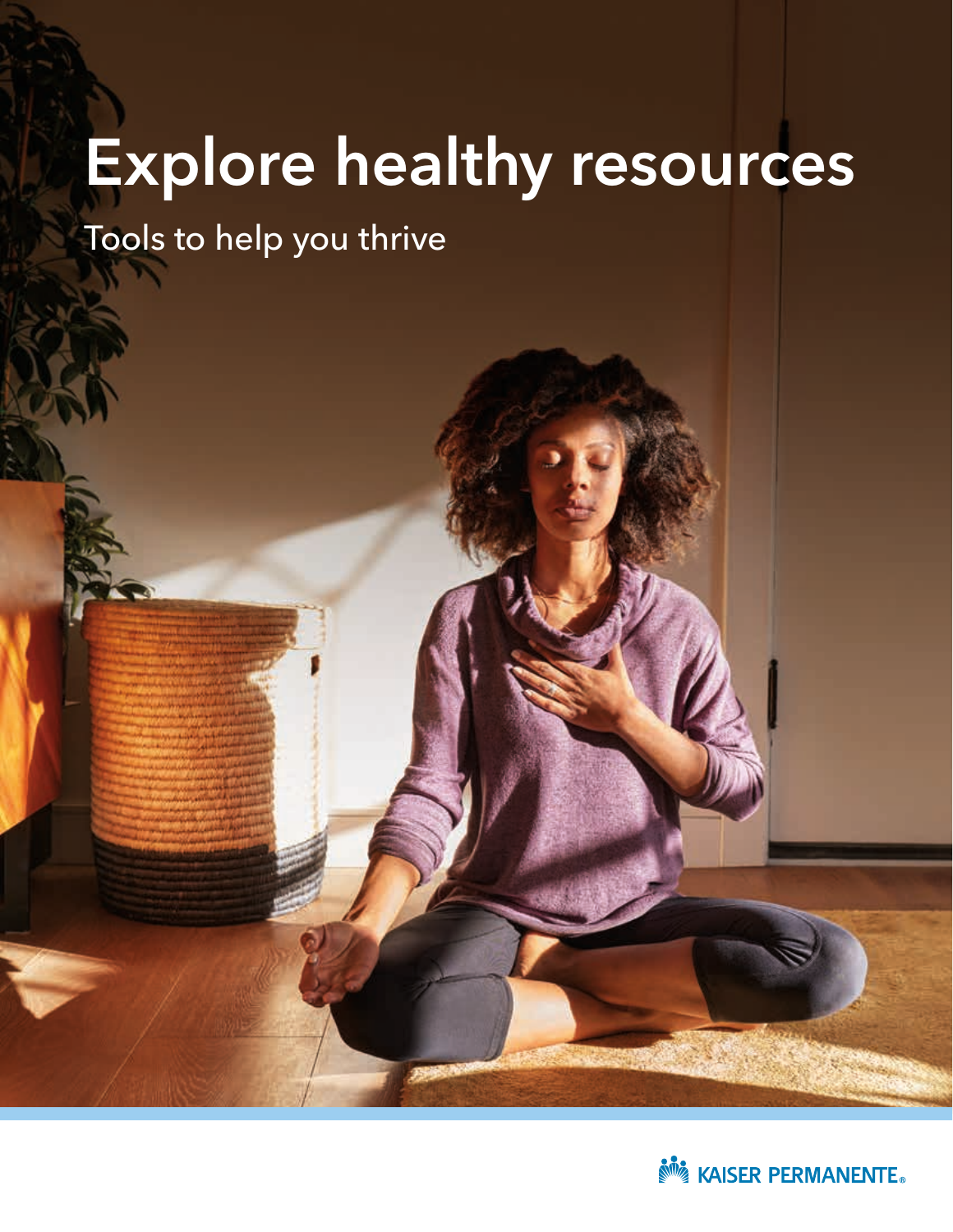### Manage your care online

See how easy it is to stay on top of your care. When you register at [kp.org](http://kp.org), you get the most out of your membership – and can manage your health anytime, anywhere.<sup>1</sup>



#### Take charge of your care

Your connection to great health and great care is only a click away on **[kp.org](http://kp.org)**. When you register for an online account, you can access many time-saving tools and tips for healthy living. Visit [kp.org](http://kp.org) anytime, anywhere, to:

- View most lab test results
- Refill most prescriptions
- Choose your doctor based on what's important to you, and change anytime
- Email your Kaiser Permanente doctor's office with nonurgent questions
- Schedule and cancel routine appointments
- Print vaccination records for school, sports, and camp
- Manage a family member's health<sup>2</sup>

#### Register now it's easy

You can register online at **[kp.org](http://kp.org)** or on the Kaiser Permanente mobile app. Just follow the sign-on instructions. You'll need your health/medical record number, which you can find on your Kaiser Permanente ID card.

### [kp.org/register](http://kp.org/register)

[kp.org/registreseahora](http://kp.org/registreseahora) (en español)

#### Download the Kaiser Permanente app

You can also use the Kaiser Permanente mobile app to register for an online account, message your doctor's office with nonurgent questions, find doctors and locations, view upcoming appointments, and more.

[kp.org/mobile](http://kp.org/mobile) [kp.org/movil](http://kp.org/movil) (en español)

#### Making the switch to great care is easy

Are you new to Kaiser Permanente? Thinking about joining? It's simple to get started with your new plan — and we're here to walk you through it. Get started with Kaiser Permanente at [kp.org/easyswitch](http://kp.org/easyswitch).

1. These features are available when you get care from Kaiser Permanente facilities. 2. Online features change when children reach age 12. Teens are entitled to additional privacy protection under state laws. When your child turns 12 years old, you will still be able to manage care for your teen, with modified access to certain features. 3. This value-added service is an extra service provided by entities other than Kaiser Foundation Health Plan of the Mid-Atlantic States, Inc. (KFHP-MAS), and is neither offered nor guaranteed under any KFHP-MAS contract. This entity may change or discontinue offering this service at any time. KFHP-MAS disclaims any liability for the service provided by this entity. 4. Please note that the ChooseHealthy program is not insurance. You should check any insurance benefits you have before using this discount program, as those benefits may result in lower costs to you than using this discount program. The ChooseHealthy program provides for discounts from participating specialty health care providers. You are obligated to pay for all services from those providers, but will receive a discount from those participating providers for services included in the program. The ChooseHealthy program also provides access to the Active&Fit Direct program, which provides discounted access to fitness centers. The ChooseHealthy program does not make any payments directly to those participating providers or to the Active&Fit Direct program. The ChooseHealthy program has no liability for providing or quaranteeing services and assumes no liability for the quality of services rendered. Discounts on products and services available through the ChooseHealthy program are subject to change; please consult the website for current availability.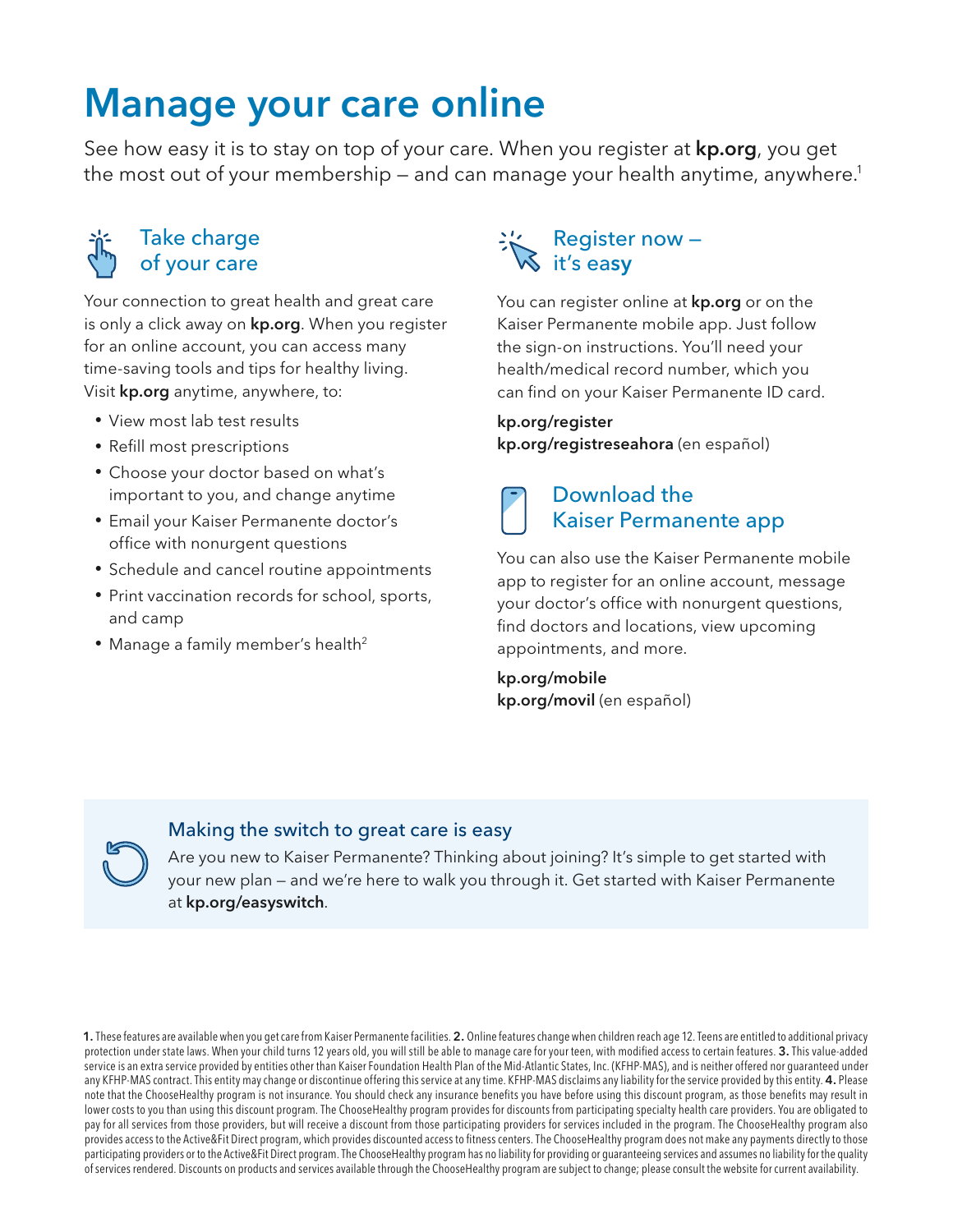## Get wellness support

Take advantage of these convenient perks — from personal health coaching to reduced rates on alternative medical therapies.



#### Live healthier with helpful resources<sup>3</sup>

With our wellness resources, you'll get tools, tips, and information to help you create positive changes in your life. Our complimentary resources can help you:

- Lose weight
- Eat healthier
- Quit smoking
- Reduce stress
- Manage ongoing conditions like diabetes or depression

#### [kp.org/health-wellness](http://kp.org/health-wellness) [kp.org/salud-bienestar](http://kp.org/salud-bienestar) (en español)

#### Connect to a wellness coach

If you need more support, we offer Wellness Coaching by Phone at no cost. You'll work oneon-one with your personal coach to make a plan to help you reach your health goals.

#### [kp.org/wellnesscoach](http://kp.org/wellnesscoach)



With all kinds of health classes and support groups offered at our facilities, there's something for everyone. Classes vary at each location, and some may require a fee.

#### [kp.org/classes](http://kp.org/classes)

[kp.org/clases](http://kp.org/clases) (en español)

#### Enjoy reduced rates

Get reduced rates on a variety of health-related products and services through The ChooseHealthy® program.4 These include:

- Active&Fit Direct members pay \$25 per month (plus a one-time \$25 enrollment fee) for access to a national network of more than 10,000 fitness centers
- Up to 25% off a contracted provider's regular rates for:
	- Acupuncture
	- Chiropractic care
	- Massage therapy

#### [kp.org/choosehealthy](http://kp.org/choosehealthy)

Take time for self-care

Manage stress, improve your mood, sleep better, and more with the help of wellness apps, available at no cost to adult members.

#### [kp.org/selfcareapps](http://kp.org/selfcareapps)

Colorado state law requires that an access plan be available that describes Kaiser Foundation Health Plan of Colorado's network of provider services. To obtain a copy, please call Member Services or visit kp.org.

Services covered under your health plan are provided and/or arranged by Kaiser Permanente health plans around the country: Kaiser Foundation Health Plan, Inc., in Northern and Southern California and Hawaii • Kaiser Foundation Health Plan of Colorado • Kaiser Foundation Health Plan of Georgia, Inc., Nine Piedmont Center, 3495 Piedmont Road NE, Atlanta, GA 30305, 404-364-7000 • Kaiser Foundation Health Plan of the Mid-Atlantic States, Inc., in Maryland, Virginia, and Washington, D.C., 2101 E. Jefferson St., Rockville, MD 20852 • Kaiser Foundation Health Plan of the Northwest, 500 NE Multnomah St., Suite 100, Portland, OR 97232 • Kaiser Foundation Health Plan of Washington or Kaiser Foundation Health Plan of Washington Options, Inc., 1300 SW 27th St., Renton, WA 98057